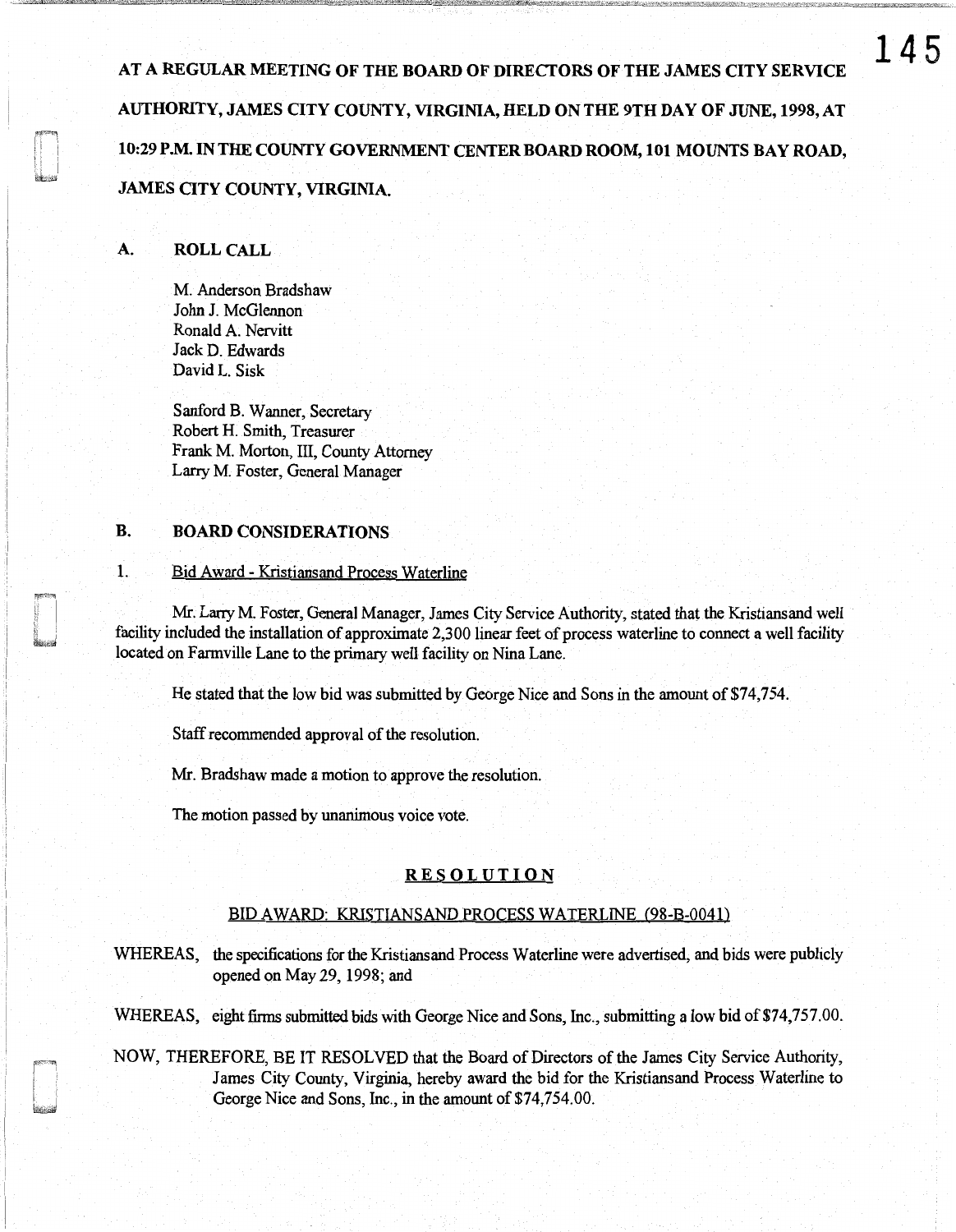#### 2. Utility Agreement. Monticello Marketplace

Mr. Foster stated that the Monticello Marketplace project provided an opportunity to upsize waterlines of 8-inch and 12-inch to 20-inch, and improve current and future water service in the Powhatan Secondary, U Greensprings, and Route 5 areas.

Staff recommended approval of the resolution authorizing the Chairman to sign an agreement providing terms for reimbursing S. L. Nusbaum Realty Company for the additional expense of upgrading the waterline within the Monticello Marketplace project.

Mr. McGlennon made a motion to approve the resolution.

The motion passed by unanimous voice vote.

## **RESOLUTION**

### UTILITY PARTICIPATION AGREEMENT - MONTICELLO MARKETPLACE

- WHEREAS, Monticello Marketplace is being developed along Monticello Avenue by S. L. Nusbaum Realty Company; and
- WHEREAS, S. L. Nusbaum Realty Company has agreed to increase the size of the waterline serving Monticello Marketplace; and
- WHEREAS, the additional costs to upsize the waterline to meet the JCSA's needs have been determined to be \$77,723.  $$77,723.$
- NOW, THEREFORE, BE IT RESOLVED that the Board of Directors, James City Service Authority, James City County, Virginia, authorize its Chairman to sign a Utility Participation Agreement providing the terms for reimbursing S. L. Nusbaum Realty Company.

#### UTILITY PARTICIPATION AGREEMENT

#### MONTICELLO MARKETPLACE

- WHEREAS, S. L. Nusbaum Realty Company is installing the necessary infrastructure to serve the Monticello Marketplace development adjacent to Monticello Avenue; and
- WHEREAS, the James City Service Authority (JCSA) has determined that increasing the waterline size in the project will improve water service to a broader area and avoid the additional costs for installing additional waterlines in the future; and
- WHEREAS, the JCSA and S. L. Nusbaum Realty Company have agreed that the differential in the costs of installing waterlines to serve Monticello Marketplace and 20-inch waterline necessary to serve the JCSA's need is \$77,723.
- NOW, THEREFORE, BE IT RESOLVED that the Board of Directors, James City Service Authority, James City County, Virginia, shall reimburse the difference of \$77,723 to S. L. Nusbaum Realty Company in accordance with Section 29 l(a) of the James City Service Authority's Regulations Governing Utility Service.